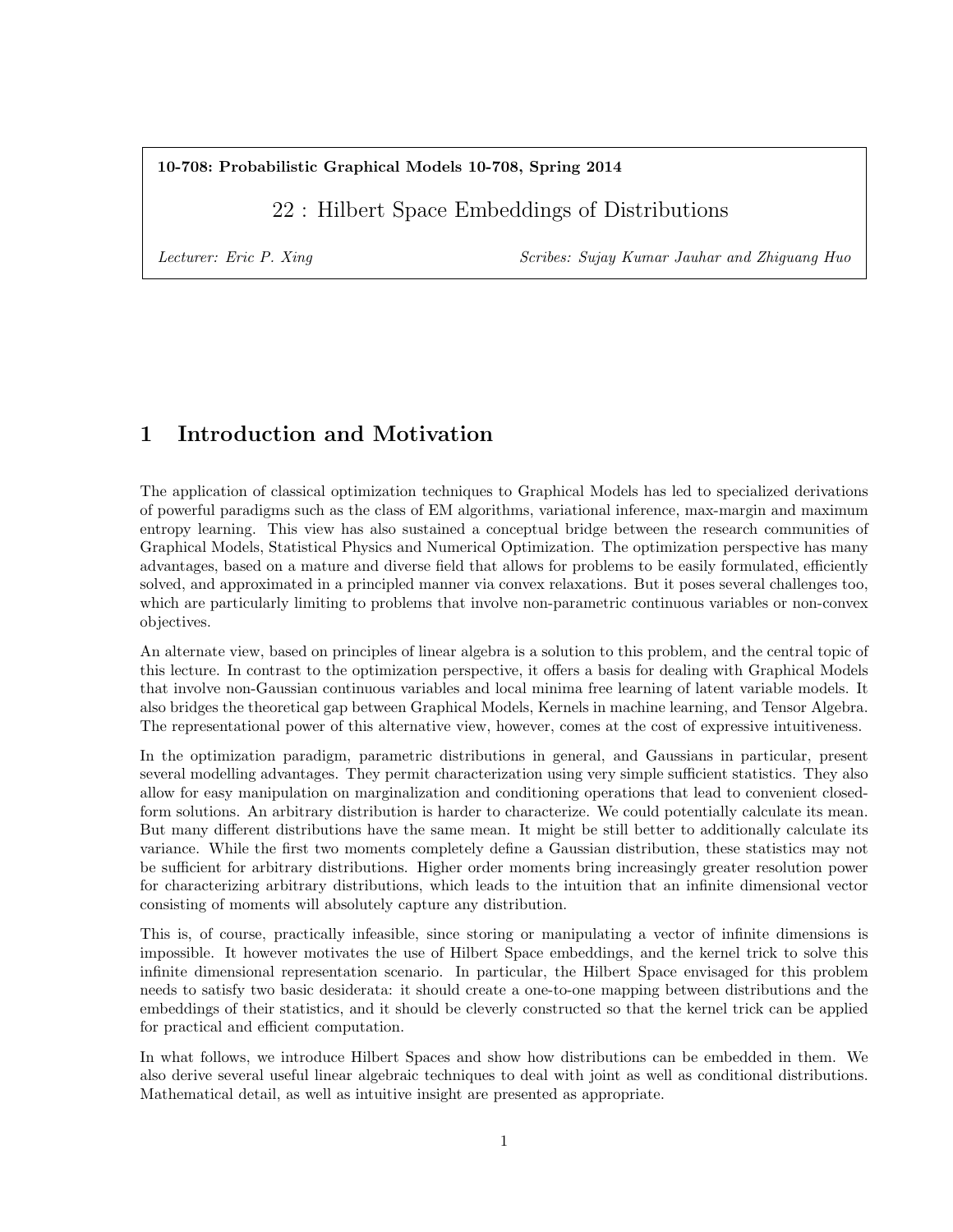## 2 Hilbert Spaces

Hilbert spaces are now formally presented and their characteristics and suitability to embedding distributions is discussed.

### 2.1 Definition of Hilbert Space

A Hilbert space, named after David Hilbert, is an extension of a vector space. Regular vector spaces are sets of objects that are closed under linear combination. That is, given a vector space  $\mathcal{V}$ , we have  $v, w \in V \implies \alpha v + \beta w \in V$ . While one normally thinks of these objects as finite dimensional vectors, they could potentially be infinite dimensional vectors, and as such should be treated as functions.

A Hilbert Space is a complete vector space equipped with an inner product, which yields a number when input with two functions from the space. An example of an inner product might be:  $\langle f, g \rangle = \int f(x)g(x)dx$ . It should be noted that this is just an example, and an inner product need not have an integral.

#### 2.1.1 Basic Properties

The inner product  $\langle f, g \rangle$  in a Hilbert Space must respect the following properties:

- 1. Symmetry:  $\langle f, g \rangle = \langle g, f \rangle$
- 2. Linearity:  $\langle \alpha f_1 + \beta f_2, g \rangle = \langle \alpha f_1, g \rangle + \langle \beta f_2, g \rangle$
- 3. Non-negativity:  $\langle f, f \rangle \geq 0$
- 4. Zero:  $\langle f, f \rangle = 0 \Rightarrow f = 0$

#### 2.1.2 Operators, Adjoints and the Outer Product

Given this basic definition of a Hilbert Space, we can now define a fundamental concept that is an operator. An operator C maps a function f in one Hilbert Space to another function g in the same or another Hilbert Space. Mathematically this corresponds to:

 $g = Cf$ 

This operator has the following property:

$$
C(\alpha f + \beta g) = \alpha Cf + \beta Cg
$$

As an analogous intuition one can think of functions as vectors and operators as matrices. In linear algebraic terms a matrix typically projects a set of vectors or bases to another set of vectors or bases. Therefore the effect of the operator is to transform a function in a Hilbert Space to another function in another Hilbert Space.

We can similarly define an adjoint (or transpose) of an operator. Formally, the adjoint  $C^{\top}$ :  $\mathcal{G} \to \mathcal{F}$  of an operator  $C : \mathcal{F} \to \mathcal{G}$  is defined such that the following always holds:

$$
\langle g, Cf \rangle = \langle C^{\top} g, f \rangle, \forall f \in \mathcal{F}, g \in \mathcal{G}
$$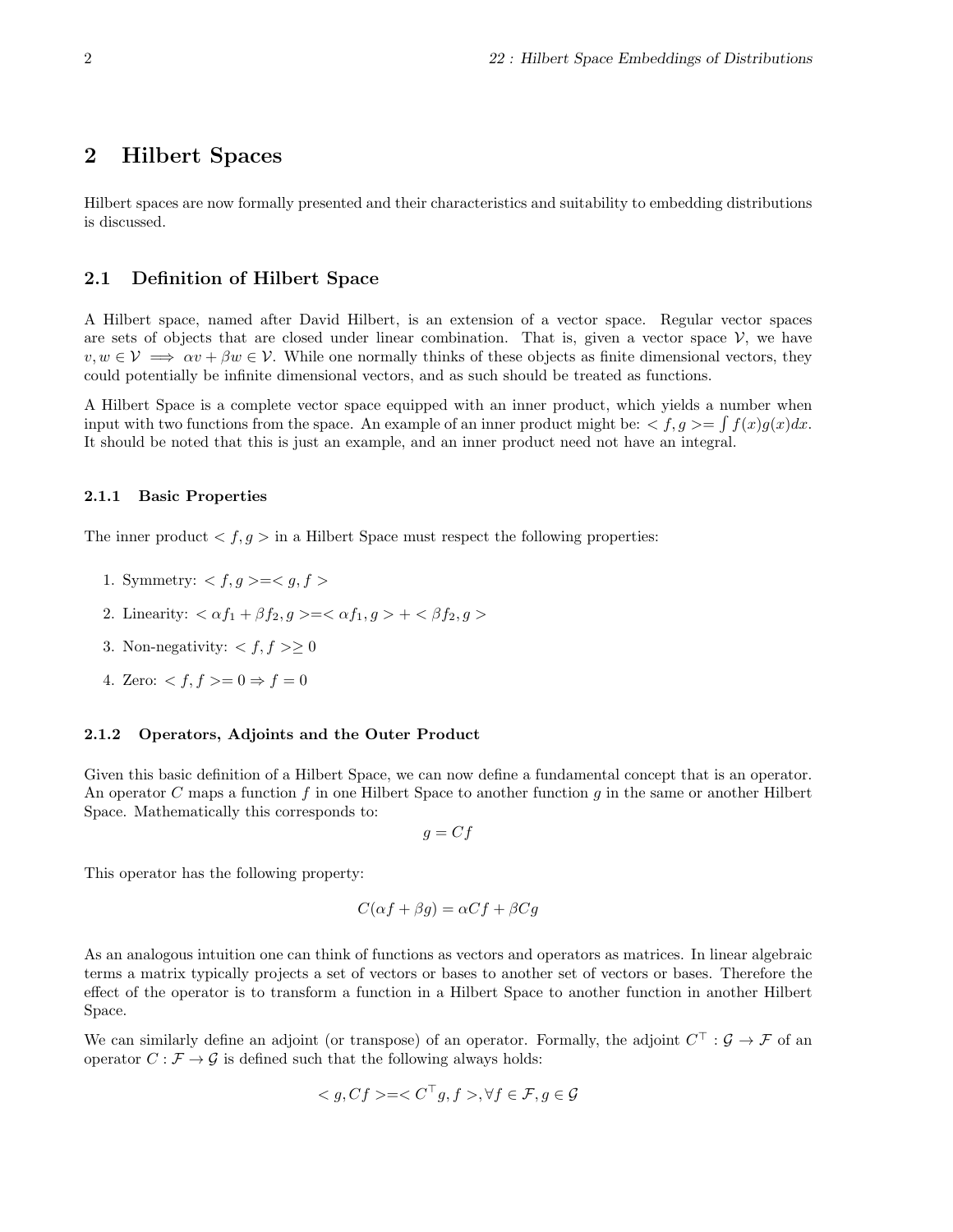.

This is analogous to the transpose or conjugate transpose for real or complex matrices:

$$
w^\top M v = (M^\top w) v
$$

Finally, also consider the Hilbert Space Outer Product  $f \otimes g$ , which is implicitly defined such that:

$$
f \otimes g(h) = \langle g, h \rangle f
$$

Again, as an analogy, consider the vector space outer product which is simply defined by:

$$
vw^\top(z) =  v
$$

## 3 Reproducing Kernel Hilbert Spaces

We now introduce Reproducing Kernel Hilbert Spaces, that are special Hilbert Spaces with even more nice properties. A Reproducing Kernel Hilbert space (RKHS) is a Hilbert space, in which each point of the space is a continuous linear function. It is a infinite dimensional vector space where even more things behave like the finite case.

An RKHS is constructed on the basis of a Mercer Kernel. A Mercer Kernel  $K(x, y)$  is a function of two variables, such that:

$$
\int \int K(x,y)f(x)f(y)dxdy > 0, \forall f
$$

This is a generalization of a positive definite matrix:

$$
x^\top Ax > 0, \forall x
$$

The most common kernel that we will use is the Gaussian RBF Kernel:

$$
K(x, y) = \exp\left(\frac{\|x - y\|_2^2}{\sigma^2}\right)
$$

Consider holding one element of the kernel fixed. The result is a function of one variable which we call a feature function. The collection of feature functions is called the feature map.

$$
\phi_x := K(x,:)
$$

For a Gaussian Kernel the feature functions are unnormalized Gaussians. Here are two examples:

$$
\phi_1(y) = \exp\left(\frac{\|1-y\|_2^2}{\sigma^2}\right)
$$

$$
\phi_{1.5}(y) = \exp\left(\frac{\|1.5 - y\|_2^2}{\sigma^2}\right)
$$

The inner product of feature functions in an RKHS is defined as:

$$
\langle \phi_x, \phi_y \rangle = \langle K(x, \cdot), K(y, \cdot) \rangle = K(x, y) \tag{1}
$$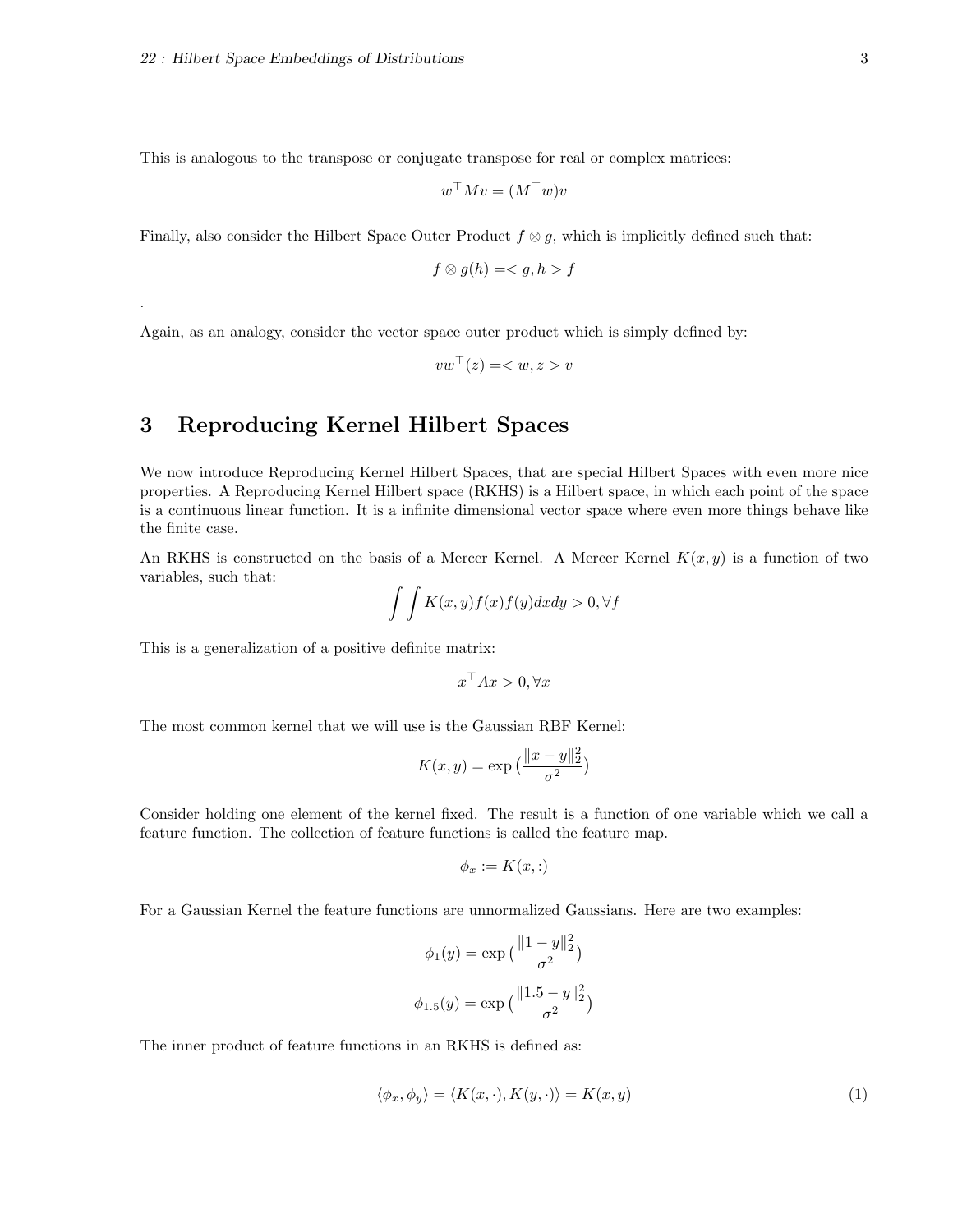Intuitively, this quantity is the dot product between two feature vectors, and is thus a scalar. Because of the symmetric property of kernels it is easy to see that  $\phi_x(y) = \phi_y(x) = K(x, y)$ .

Having defined feature functions, consider the space composed of all functions that are a linear combination of these feature functions. In effect let:

$$
\mathcal{F}_0 = \left\{ f(z) : \sum_{j=1}^k \alpha_j \phi_{x_j}(z), \forall k \in \mathbb{N}_+ \text{ and } x_j \in \mathcal{X} \right\}
$$
 (2)

Then, define a Reproducing Kernel Hilbert Space  $\mathcal F$  to be the completion of the set  $\mathcal F_0$  defined above. The feature functions thus form a spanning set basis (albeit over-complete) for this space F. Indeed, any object in the RKHS can be obtained as a linear combination of these feature functions, by definition.

With this definition in place, the space  $\mathcal F$  exhibits the nice Reproducing property, from which the RKHS derives its name. Mathematically this is denoted by:  $f(x) = \langle f, \phi_x \rangle$ , where f is some function. What this means is that to evaluate a function at some point in infinite dimension, one does not explicitly have to operate in infinite dimensions but can instead simply take the inner product of that function with the feature function mapping of the point. The proof of this property is as follows:

$$
\langle f, \phi_x \rangle = \langle \sum_j \alpha_j \phi_{x_j}, \phi_x \rangle \text{ by definition of the RKHS}
$$
  
=  $\sum_j \alpha_j \langle \phi_{x_j}, \phi_x \rangle$  because of the linearity of the inner product  
=  $\sum_j \alpha_j K(x_j, x)$  by definition of a kernel in an RKHS  
=  $\sum_j \alpha_j \phi_{x_j}(x)$  by the property of kernels  
=  $f(x)$  (3)

Recall how this property is used to great advantage in SVMs, where data points are symbolically mapped to RKHS feature functions. However, operationally, they are only evaluated with inner products, so that this symbolic mapping never has to be explicited.

### 4 Embedding Distributions in Reproducing Kernel Hilbert Spaces

We now turn to the problem of embedding entire distributions in RKHS. The theory will be developed for embedding distributions of single variables as well as joint distributions and conditional distributions for two variables. Analogies to linear algebra in the case of finite distributions will be drawn when appropriate.

### 4.1 The Mean Map – Embedding Distributions of One Variable

We first show how to embed distributions of one variable in RKHS. Consider the mean map defined as:

$$
\mu_X(\cdot) = \mathbb{E}_{X \sim \mathcal{D}}[\phi_X] = \int p_{\mathcal{D}}(X)\phi_X(\cdot)dX \tag{4}
$$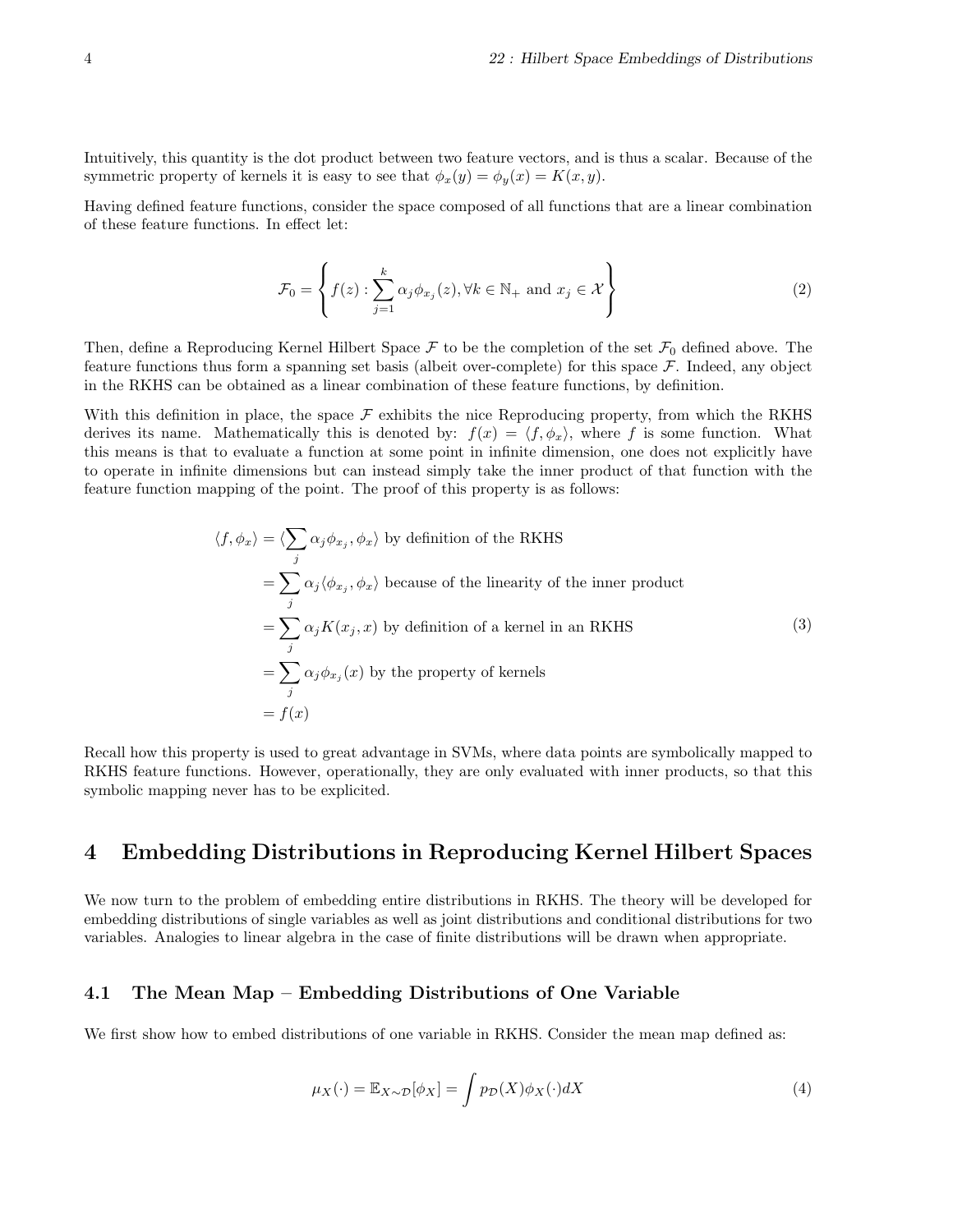This is effectively the statistic computed over the feature function mappings of the distribution into the RKHS. It corresponds, intuitively to the "Empirical Estimate" of the data. In the finite case this is simply the first moment:  $\hat{\mu}_X = \frac{1}{N}$ N  $\sum_{i=1}^{N}$  $n=1$  $\phi_{x_n}$ . It can be shown that when the kernels are universal, the mapping from distributions to embeddings is one-to-one. The Gaussian RBF Kernel and the Laplacian Kernel are examples of universal kernels.

As an illustrative example consider the finite dimensional case of an RKHS embedding for a distribution that takes on discrete values from 1 to 4. In its explicit form, the moments of this distribution can be computed directly from the data, but leads to loss of information. The nature of the discrete distribution implies that distinction between values is lost. Moreover, the computed statistic is simply a number. Now consider an RKHS mapping of the data into  $\mathbb{R}^4$ . The feature functions then become:

$$
\phi_1 = \begin{pmatrix} 1 \\ 0 \\ 0 \\ 0 \end{pmatrix}, \phi_2 = \begin{pmatrix} 0 \\ 1 \\ 0 \\ 0 \end{pmatrix}, \phi_3 = \begin{pmatrix} 0 \\ 0 \\ 1 \\ 0 \end{pmatrix}, \phi_4 = \begin{pmatrix} 0 \\ 0 \\ 0 \\ 1 \end{pmatrix},
$$

Given this mapping it is easy to see that the mean map is:

 $\mu_X = \mathbb{E}_X[\phi_X] = \mathbb{P}[X = 1]\phi_1 + \mathbb{P}[X = 2]\phi_2 + \mathbb{P}[X = 3]\phi_3 + \mathbb{P}[X = 4]\phi_4$ 

Or equivalently in vectorial form:

$$
\mu_X = \begin{pmatrix} \mathbb{P}[X=1] \\ \mathbb{P}[X=2] \\ \mathbb{P}[X=3] \\ \mathbb{P}[X=4] \end{pmatrix}
$$

which is the marginal probability vector in the discrete case. It is evident that the mean map thus defined is a more expressive statistic than the empirical mean calculated in the simplistic case.

The mean map can be conveniently evaluated by using an inner product as well – rather than dealing with the symbolic infinite dimensional vector. Indeed:  $\mathbb{E}_{X \sim \mathcal{D}}[f(X)] = \langle f, \mu_X \rangle$ . The proof is as follows:

> $\langle f, \mu_X \rangle = \langle f, \mathbb{E}_{X \sim \mathcal{D}}[\phi_X] \rangle$  by definition of the mean map  $=\mathbb{E}_{X\sim\mathcal{D}}[\langle f,\phi_x\rangle]$  because of the linearity of expectation  $=\mathbb{E}_{X\sim\mathcal{D}}[f(X)]$  by virtue of the reproducing property in RKHS (5)

### 4.2 Cross-Covariance – Embedding Joint Distributions of Two Variables

Now consider the problem of embedding joint distributions of two variables in RKHS. Begin by implicitly defining the cross-covariance operator  $C_{YX}$  such that  $C_{YX} = \mathbb{E}_{YX}[f(X)g(Y)]$ . We will show that this definition leads to the following property:

$$
\langle g, C_{YX} f \rangle = \mathbb{E}_{YX} [f(X)g(Y)] \,\,\forall f \in \mathcal{F}, \forall g \in \mathcal{G}
$$
\n
$$
(6)
$$

Note that the two Hilbert spaces  $\mathcal F$  and  $\mathcal G$  no longer need to be analogous, and indeed are likely to be different. It is hypothesized that  $C_{YX}$  is then the joint embedding of the distribution over X and Y.  $C_{YX}$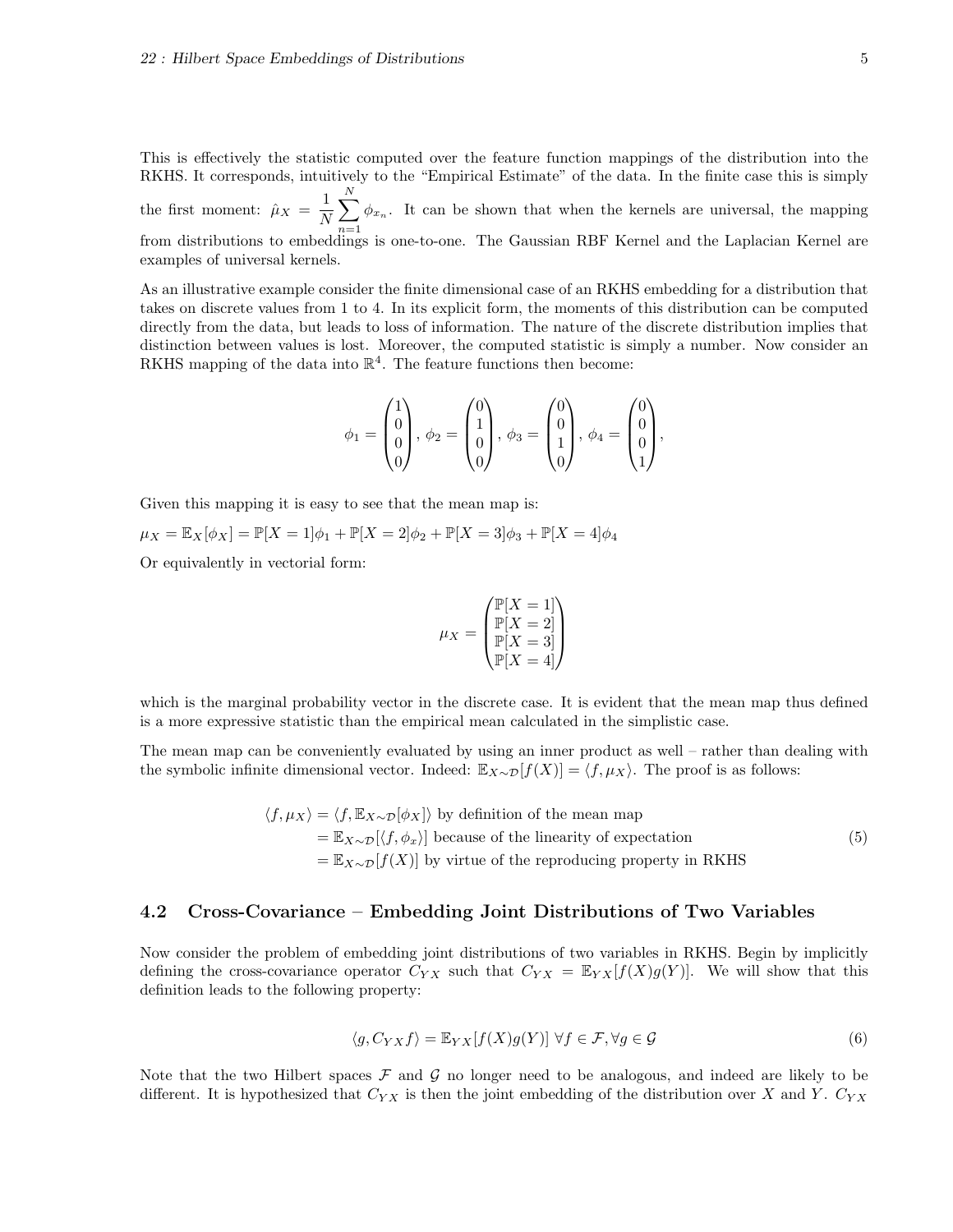now has the shape of an infinite dimensional matrix, and thus intuitively corresponds to the joint probability table associated with the mapping of the distribution of  $P(X, Y)$ . In linear algebraic terms, it is an operator that converts from one basis to another.

Let us flesh out these ideas more clearly and formally. Suppose we have  $\phi_X \in \mathcal{F}$  and  $\psi_Y \in \mathcal{G}$ , which are the feature functions of the two RKHS. In the discrete case, the uncentered covariance of two variables is:  $COV(X, Y) = \mathbb{E}_{YX}[YX]$ . In the infinite dimensional case, this translates to:  $C_{YX} = \mathbb{E}_{YX}[\psi_Y \otimes \phi_X]$ , where ⊗ is the tensor product operator. This operator effectively creates a new space by taking the cross-product of the feature functions in the spaces  $\mathcal F$  and  $\mathcal G$ .

Intuitively, in the finite case, this corresponds to taking the outer (or cross) product of the elements of two finite sets to obtain a third set that is their tensor product. As a warning, this example should not be taken too literally, because finite sets don't necessarily form vector spaces. Nevertheless this leads to a formal characterization of the tensor product of the two Hilbert spaces:

$$
\mathcal{H} = \{ h : \exists f \in \mathcal{F}, g \in \mathcal{G} \text{ such that } h = f \otimes g \} \tag{7}
$$

The expectation of this new space is then the cross-covariance operator. The proof of correctness of the cross covariance operator property is now given below:

$$
\langle g, C_{YX} f \rangle = \langle g, \mathbb{E}_{YX} [\psi_Y \otimes \phi_X] f \rangle
$$
 by definition of the cross covariance operator  
\n
$$
= \mathbb{E}_{YX} [\langle g, [\psi_Y \otimes \phi_X] f] \text{ by moving the expectation outside the inner product}
$$
\n
$$
= \mathbb{E}_{YX} [\langle g, \langle \phi_X, f \rangle \psi_Y] \text{ by the definition of the outer product}
$$
\n
$$
= \mathbb{E}_{YX} [\langle g, \psi_Y \rangle \langle f, \phi_X \rangle] \text{ by redistributing the arguments in the inner product}
$$
\n
$$
= \mathbb{E}_{YX} [f(X)g(Y)] \text{by the reproducing property in RKHS}
$$
\n(8)

#### 4.2.1 Autocovariance

As an important note consider the cross-covariance of in RKHS of a distribution with itself. This leads to the auto covariance operator defined as:  $C_{XX} = \mathbb{E}_{XX}[\phi_X \otimes \phi_X]$ . In the discrete case, this would be the uncentered variance of a random variable X:  $E[X^2]$ . Similarly as  $C_{YX}$  was intuitively a matrix,  $C_{XX}$  can also be thought of as a matrix. It is, however, a diagonal matrix, whose diagonal elements characterize the distribution of X.

### 4.3 Product of Cross-Covariances – Embedding Conditional Distributions of 2 Variables

Given what we know about cross-covariance and auto-covariance, we can now proceed to explicit a form for the embedding of conditional distributions of two variables. In simple probabilistic terms we have  $P(X,Y) = \frac{P(Y|X)}{P(X)}$ . In linear algebraic operations, the conditional distribution then emerges as:  $P(Y|X) =$  $P(Y, X) \times Diag(P(X))^{-1}.$ 

But we already know that the embedding of a joint distribution  $P(X, Y)$  is cross covariance operator  $CYX$ and the embedding of a distribution  $P(X)$  in a diagonalized matrix form is the auto covariance operator  $C_{XX}$ . It follows that the embedding of a conditional distribution is then also an operator. Specifically we have: